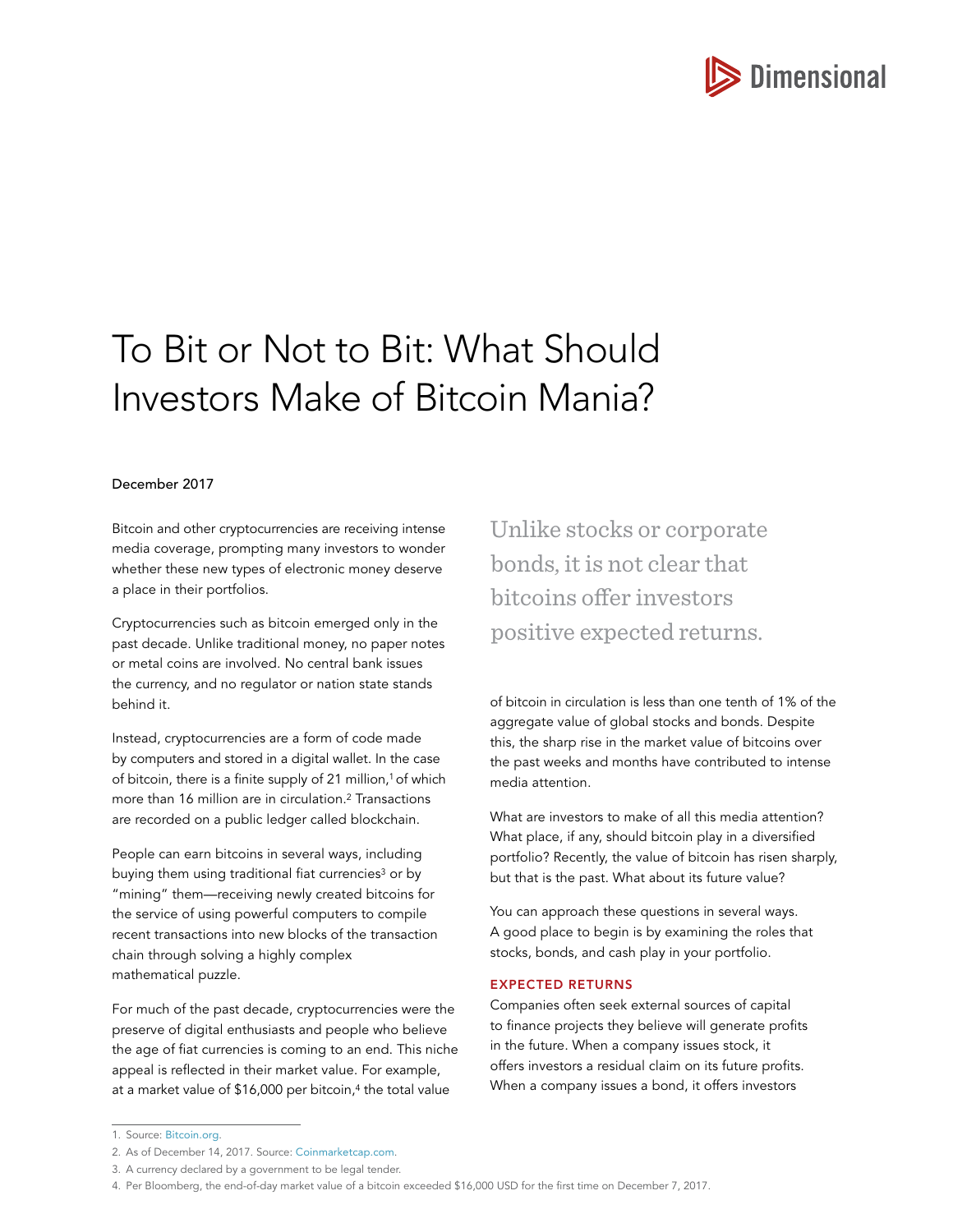a promised stream of future cash flows, including the repayment of principal when the bond matures. The price of a stock or bond reflects the return investors demand to exchange their cash today for an uncertain but greater amount of expected cash in the future. One important role these securities play in a portfolio is to provide positive expected returns by allowing investors to share in the future profits earned by corporations globally. By investing in stocks and bonds today, you expect to grow your wealth and enable greater consumption tomorrow.

Government bonds often provide a more certain repayment of promised cash flows than corporate bonds. Thus, besides the potential for providing positive expected returns, another reason to hold government bonds is to reduce the uncertainty of future wealth. And inflation-linked government bonds reduce the uncertainty of future inflation-adjusted wealth.

Holding cash does not provide an expected stream of future cash flow. One US dollar in your wallet today does not entitle you to more dollars in the future. The same logic applies to holding other fiat currencies and holding bitcoins in a digital wallet. So we should not expect a positive return from holding cash in one or more currencies unless we can predict when one currency will appreciate or depreciate relative to others.

The academic literature overwhelmingly suggests that short-term currency movements are unpredictable, implying there is no reliable and systematic way to earn a positive return just by holding cash, regardless of its currency. So why should investors hold cash in one or more currencies? One reason is because it provides a store of value that can be used to manage near-term known expenditures in those currencies.

With this framework in mind, it might be argued that holding bitcoins is like holding cash; it can be used to pay for some goods and services. However, most goods and services are not priced in bitcoins.

A lot of volatility has occurred in the exchange rates between bitcoins and traditional currencies. That volatility implies uncertainty, even in the near term, in the amount of future goods and services your bitcoins can purchase. This uncertainty, combined with possibly high transaction costs to convert bitcoins into usable

currency, suggests that the cryptocurrency currently falls short as a store of value to manage near-term known expenses. Of course, that may change in the future if it becomes common practice to pay for all goods and services using bitcoins.

If bitcoin is not currently practical as a substitute for cash, should we expect its value to appreciate?

#### SUPPLY AND DEMAND

The price of a bitcoin is tied to supply and demand. Although the supply of bitcoins is slowly rising, it may reach an upper limit, which might imply limited future supply. The future supply of cryptocurrencies, however, may be very flexible as new types are developed and innovation in technology makes many cryptocurrencies close substitutes for one another, implying the quantity of future supply might be unlimited.

Regarding future demand for bitcoins, there is a non-zero probability<sup>5</sup> that nothing will come of it (no future demand) and a non-zero probability that it will be widely adopted (high future demand).

Future regulation adds to this uncertainty. While recent media attention has ensured bitcoin is more widely discussed today than in years past, it is still largely unused by most financial institutions. It has also been the subject of scrutiny by regulators. For example, in a note to investors in 2014, the US Securities and Exchange Commission warned that any new investment appearing to be exciting and cutting-edge has the potential to give rise to fraud and false "guarantees" of high investment returns.<sup>6</sup> Other entities around the world have issued similar warnings. It is unclear what impact future laws and regulations may have on bitcoin's future supply and demand (or even its existence). This uncertainty is common with young investments.

All of these factors suggest that future supply and demand are highly uncertain. But the probabilities of high or low future supply or demand are an input in the price of bitcoins today. That price is fair, in that investors willingly transact at that price. One investor does not have an unfair advantage over another in determining if the true probability of future demand will be different from what is reflected in bitcoin's price today.

<sup>5.</sup> Describes an outcome that is possible (or not impossible) to occur.

<sup>6.</sup> "Investor Alert: Bitcoin and Other Virtual Currency-Related Investments," SEC, 7 May 2014.